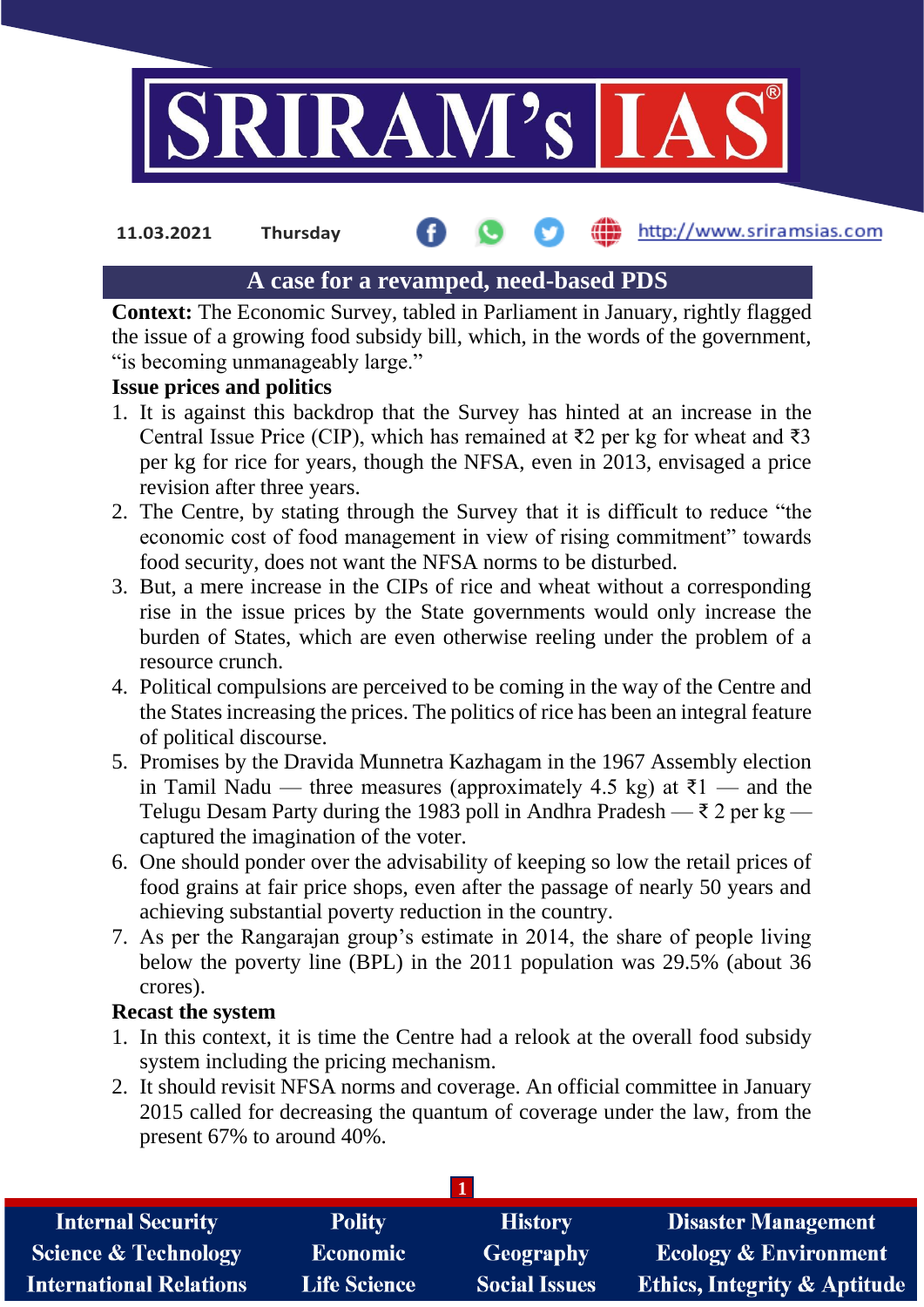

- http://www.sriramsias.com **11.03.2021 Thursday**
- 3. For all ration cardholders drawing food grains, a "give-up" option, as done in the case of cooking gas cylinders, can be made available.
- 4. Even though States have been allowed to frame criteria for the identification of Priority Household (PHH) cardholders, the Centre can nudge them into pruning the number of such beneficiaries.
- 5. As for the prices, the existing arrangement of flat rates should be replaced with a slab system. Barring the needy, other beneficiaries can be made to pay a little more for a higher quantum of food grains.
- 6. The rates at which these beneficiaries have to be charged can be arrived at by the Centre and the States through consultations. These measures, if properly implemented, can have a salutary effect on retail prices in the open market.
- 7. There are no two opinions about reforms implemented in the PDS through various steps, including end-to-end computerisation of operations, digitisation of data of ration cardholders, seeding of Aadhaar, and automation of fair price shops.

A revamped, need-based PDS is required not just for cutting down the subsidy bill but also for reducing the scope for leakages.

# **Regulation redux**

**Bottom Line:** An environmental regulator can work only if governments see the value of nature

# **Highlights:**

- 1. The Supreme Court's notice to the Centre on a public interest plea to set up a national environmental regulator under the Environment (Protection) Act, 1986 revives an issue that successive governments have preferred to ignore, in spite of specific orders passed by the same court more than nine years ago.
- 2. There is no consensus on what a new regulator can achieve, since official policy privileges ease of doing business.

# **Lack of Will in Executive to Protect Nature**

- 3. The draft Environmental Impact Assessment (EIA) Notification 2020, which seeks to advance that goal, makes no effort to disguise the desire to virtually eliminate civil society's role.
- 4. It does not encourage the public to voice its views and report violations, while independent scrutiny of proposals is weakened.
- 5. In fact, the EIA process, especially after the notification in 2006, has been heavily critiqued for conflicts of interest - the proponent of a project is

| <b>Internal Security</b>        | <b>Polity</b>       | <b>History</b>       | <b>Disaster Management</b>              |  |  |  |
|---------------------------------|---------------------|----------------------|-----------------------------------------|--|--|--|
| <b>Science &amp; Technology</b> | <b>Economic</b>     | <b>Geography</b>     | <b>Ecology &amp; Environment</b>        |  |  |  |
| <b>International Relations</b>  | <b>Life Science</b> | <b>Social Issues</b> | <b>Ethics, Integrity &amp; Aptitude</b> |  |  |  |